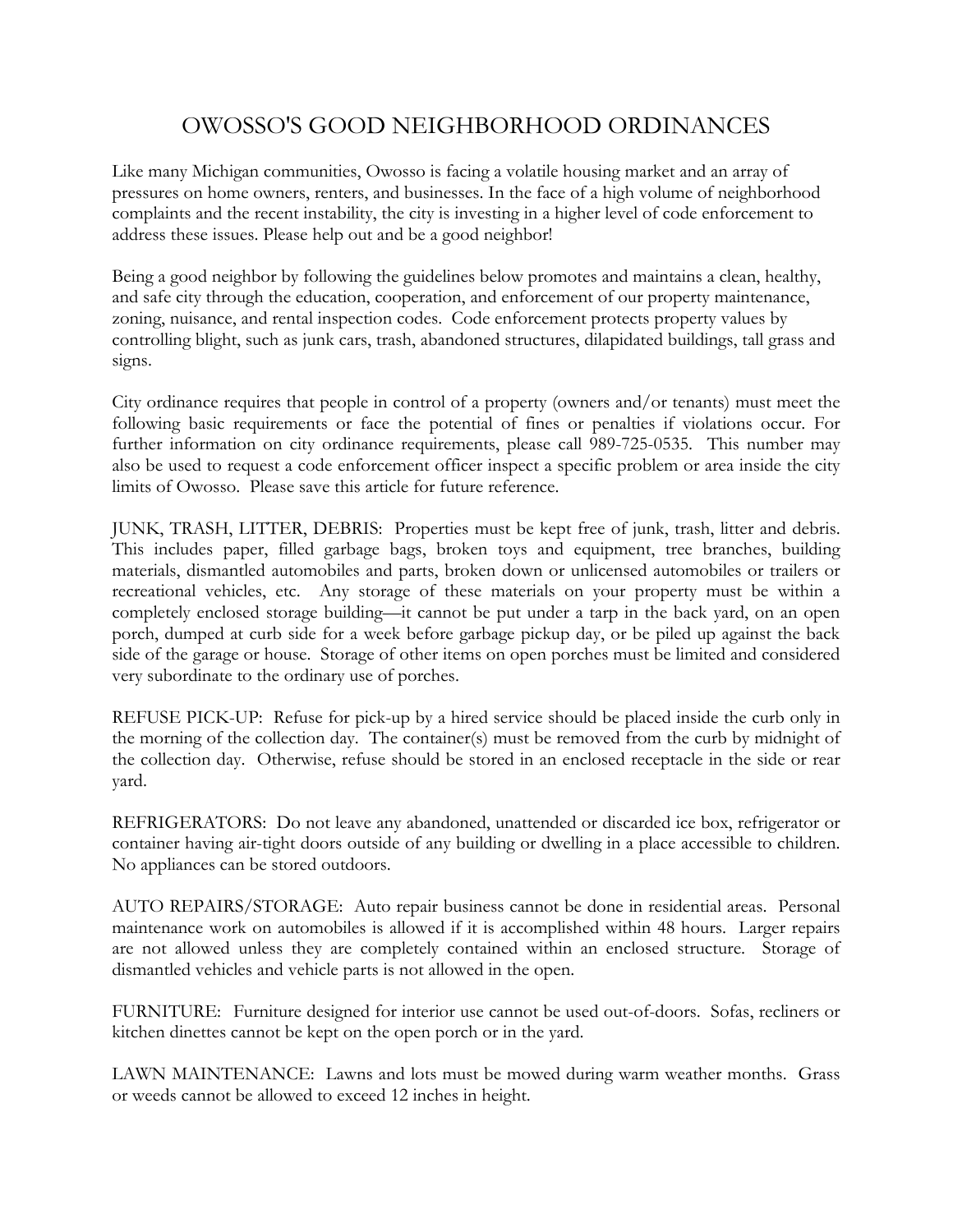YARD DEBRIS (LEAVES AND BRUSH ONLY): This debris may be dropped off at the Aiken Road drop site depending on seasonal hours. Leaves will be picked up in the fall according to a published schedule.

RECREATIONAL VEHICLES: RVs are defined as vehicles designed primarily for recreational use or temporary housing while traveling. These include boats, snowmobiles, jet skis, trailers, and comparable devices either motorized or mounted on or drawn by another vehicle. RVs may be parked in rear yards or in side yards against the wall of a principal structure when beneath a carport structure. If no structure is available, they must be set back at least three (3) feet from the property line and eleven (11) feet from a principal building of an adjoining parcel. Storage in a driveway is permitted when the stored item can be placed entirely behind the line of the front wall of the principal structure. Recreational vehicles must be licensed and operable, and cannot be used for residential purposes within city limits.

EXTERIOR STRUCTURAL QUALITY: The exterior wall of existing structures must be free of holes, breaks, and loose or rotting materials. These must also be maintained in a weatherproof condition and be properly painted or sided to prevent deterioration.

BUILDING PERMITS: Building permits from City Hall are required for structural (including siding and roofing), mechanical, electrical and plumbing work. In the special structure category, permits are required for accessory buildings, pools, fences, and outdoor decks.

SWIMMING POOLS: Swimming pools must be fenced to a minimum height of four feet. Gates shall be a self-closing and latching type, with the latch on the inside of the gate. Fences must be maintained at all times. This is also a common requirement by homeowner insurance companies.

GARAGE/YARD SALES: Garage sales can last no longer than three days, and there can be no more than two per calendar year per property. Signs advertising a garage sale can be no larger than four square feet with no more than three signs per sale and only placed on private property. The signs are not to be attached in any way to utility poles, posts to street signs, or in the street right of way. When placed in the right-of-way (between the sidewalk and curb) these signs may be considered litter and removed and properly disposed by anyone.

PETS: Only three adult domestic pets are allowed per household. Pets are considered adult at 10 weeks of age. Animal waste must be cleaned up from the yard area and properly disposed of within 48 hours. Pets must be appropriately confined and be under the control of the owner at all times. Dogs running loose or barking should be reported directly to Shiawassee County Dispatch at the non-emergency number, 989-743-9111 which is available for messages 24 hours a day.

FRONT YARD PARKING: No parking is permitted on any portion of any residential lot extending between the residential structure and the street except upon a driveway area presently existing to the side of the home.

OVERNIGHT PARKING ON STREETS: No parking on streets is allowed from 3 a.m. to 6 a.m., all year long.